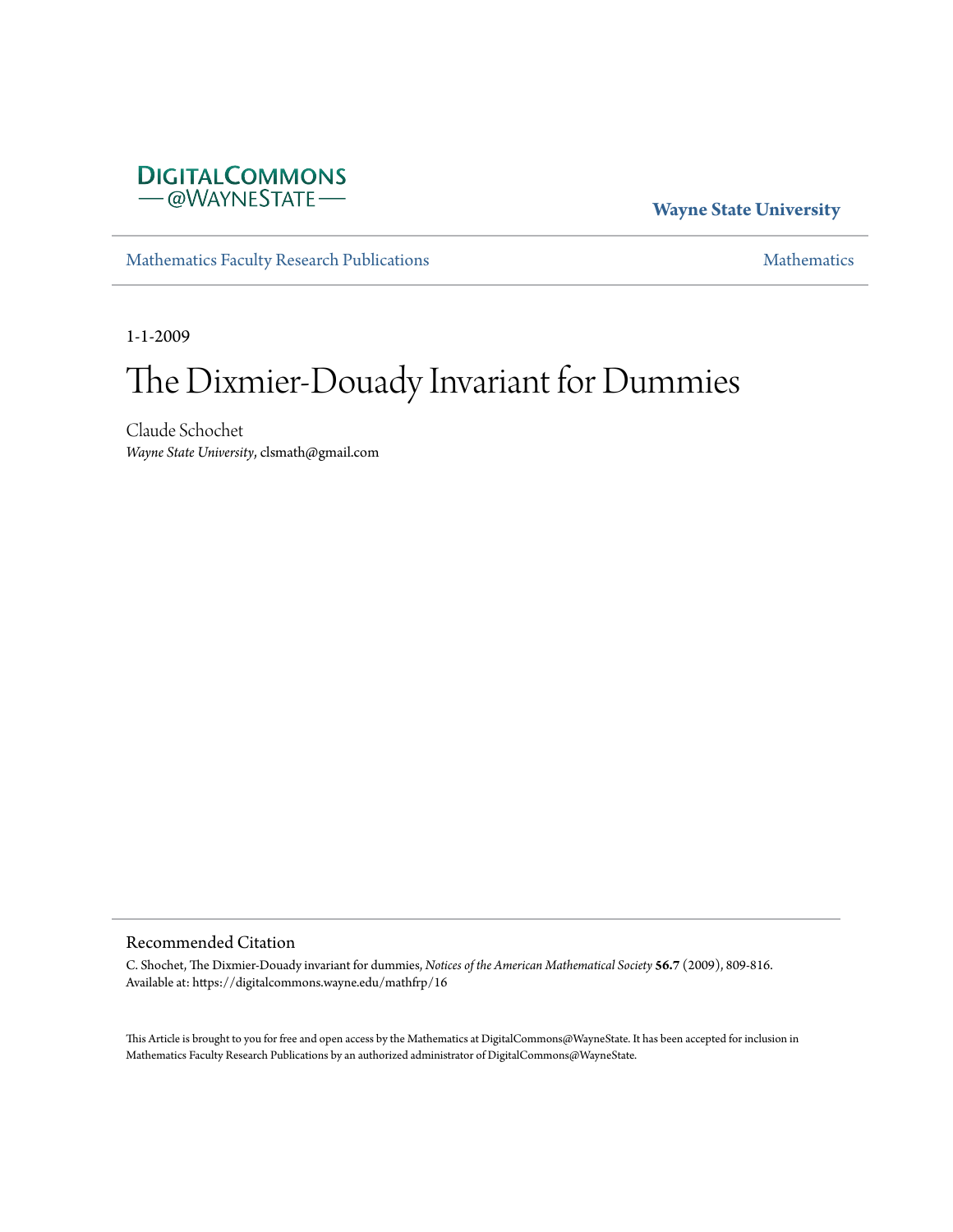## The Dixmier-Douady Invariant for Dummies

#### *Claude Schochet*

The Dixmier-Douady invariant is the primary tool in the classification of continuous trace  $C^*$ -algebras. These algebras have come to the fore in recent years because of their relationship to twisted K-theory and via twi he Dixmier-Douady invariant is the primary tool in the classification of continuous trace *C* <sup>∗</sup>-algebras. These algebras have come to the fore in recent years because of their relationship to twisted and string theory.

This note sets forth the basic properties of the Dixmier-Douady invariant using only classical homotopy and bundle theory. Algebraic topology enters the scene at once since the algebras in question are algebras of sections of certain fibre bundles.

The results stated are all contained in the original papers of Dixmier and Douady [5], Donovan and Karoubi [7], and Rosenberg [23]. Our treatment is novel in that it avoids the sheaf-theoretic techniques of the original proofs and substitutes more classical algebraic topology. Some of the proofs are borrowed directly from the recent paper of Atiyah and Segal [1]. Those interested in more detail and especially in the connections with analysis should consult Rosenberg [23], the definitive work of Raeburn and Williams [21], as well as the recent paper of Karoubi [13] and the book by Cuntz, Meyer, and Rosenberg [4]. We briefly discuss twisted *K*-theory itself, mostly in order to direct the interested reader to some of the (exponentially-growing) literature on the subject.

It is a pleasure to acknowledge the assistance of Alan Carey, Dan Isaksen, Max Karoubi, N. C. Phillips, and Jonathan Rosenberg in the preparation of this paper.

#### Fibre Bundles

Suppose that *G* is a topological group and  $G \rightarrow$  $T \rightarrow X$  is a principal *G*-bundle over the compact space *X*. Then up to equivalence it is classified by

a map *f* to the classifying space *BG* and there is a pullback diagram



where the right column is the universal principal *G*-bundle.

Suppose further that *F* is some *G*-space. Then following Steenrod [24] we may form the associated fibre bundle

$$
F \longrightarrow T \times_G F \longrightarrow X
$$

with fibre *F* and structural group *G*. Pullbacks commute with taking associated bundles, so there is a pullback diagram

$$
F \longrightarrow F
$$
  
\n
$$
T \times_G F \longrightarrow EG \times_G F
$$
  
\n
$$
\downarrow \qquad \qquad \downarrow
$$
  
\n
$$
X \longrightarrow G
$$
  
\n
$$
BG.
$$

Now suppose that *M* is some fixed *C* <sup>∗</sup>-algebra, soon to be either the matrix ring  $M_n = M_n(\mathbb{C})$ for some  $n < \infty$  or the compact operators  $K$  on some separable Hilbert space  $H$ . Take  $G = U(M)$ , the group of unitaries of the *C* <sup>∗</sup>-algebra. (If *M* is not unital then we modify by first adjoining a unit canonically to form the unital algebra *M*<sup>+</sup> and then define  $U(M)$  to be the kernel of the natural homomorphism  $U(M^+) \rightarrow U(M^+/M) \cong S^1$ .) Then  $U(M)$  acts naturally on  $M$  by conjugation; denote *M* with this action as *Mad*. The center  $ZU(M)$  of  $U(M)$  acts trivially, and so the action descends to an action of the *projective unitary*

*Claude Schochet is professor of mathematics at Wayne State University, Detroit, MI. His email address is* claude@ math.wayne.edu*.*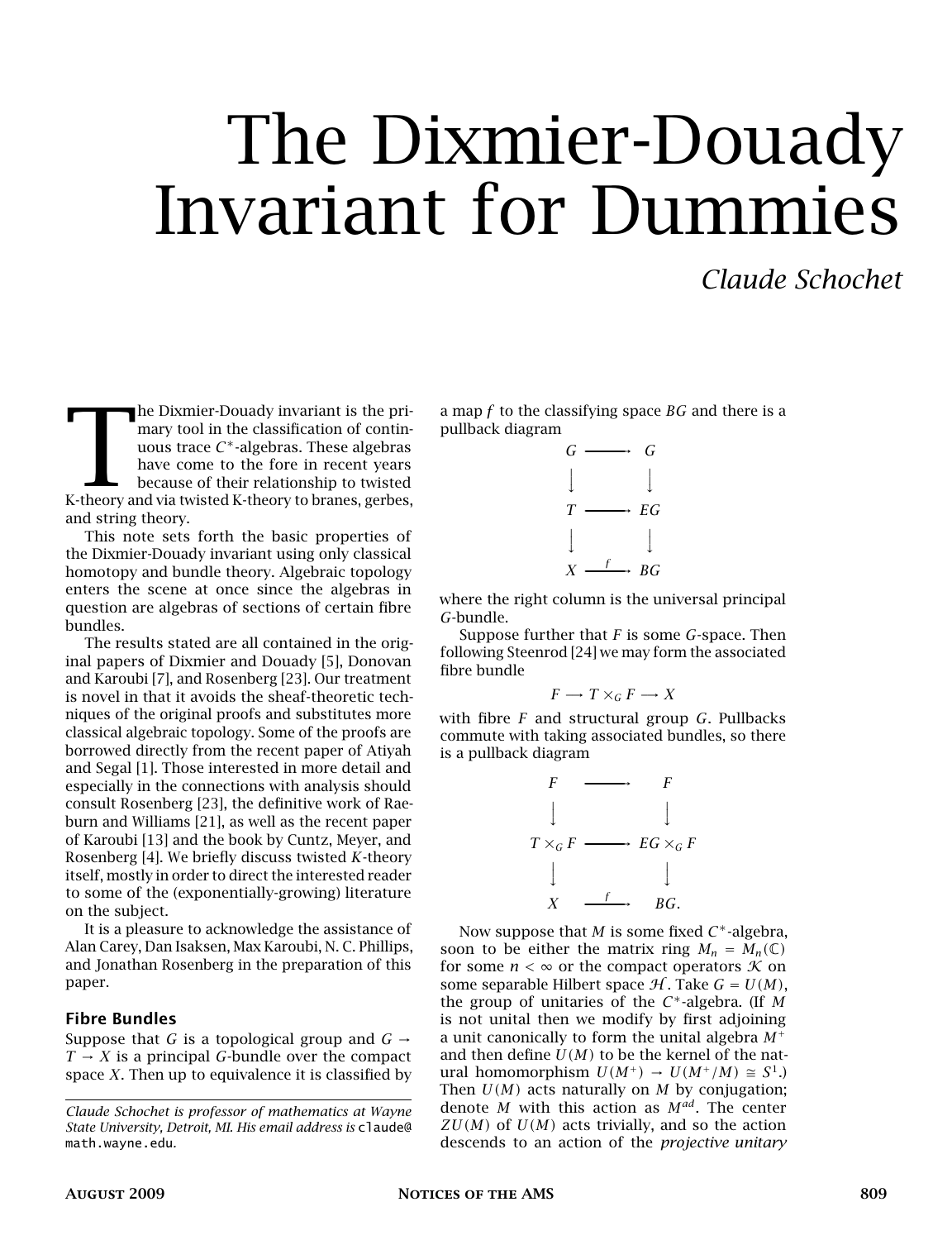$group PU(M) = U(M)/ZU(M)$  on M, denoted  $M^{ad}$ . Note that if  $M$  is simple then its center is just  $\mathbb C$  and  $ZU(M) \cong S^1$  so that  $PU(M)$  is just the quotient group  $(U(M))/S^1$ .

Having fixed *M*, let

$$
\zeta:PU(M)\longrightarrow T\to X
$$

be a principal *PU(M)*-bundle over a compact space *X*. Form the associated fibre bundle

$$
\mathbb{P}\zeta: M^{ad} \longrightarrow T \times_{PU(M)} M^{ad} \stackrel{p}{\longrightarrow} X.
$$

This fibre bundle always has non-trivial sections. Define  $A_\zeta$  to be the space of sections:

$$
A_{\zeta} = \Gamma(\mathbb{P}\zeta) = \{s: X \longrightarrow T \times_{PU(M)} M^{ad} \mid ps = 1\}.
$$

This is a *C* <sup>∗</sup>-algebra with pointwise operations that are well defined because we are using the adjoint action. It is unital if *M* is unital. If  $M = M_n$  or  $M = K$  then this is a continuous trace  $C^*$ -algebra. If *X* is locally compact but not compact then *A<sup>ζ</sup>* is still defined by using sections that vanish at infinity and it is not unital.

Note that if P*ζ* is a trivial fibre bundle then sections correspond to functions  $X \to M$  and hence

$$
A_{\zeta} \cong C(X) \otimes M,
$$

where  $C(X)$  denotes the  $C^*$ -algebra of continuous complex-valued functions on *X*. (If *X* is only locally compact then we use  $C<sub>o</sub>$  to denote continuous functions vanishing at infinity.)

Continuous trace *C* <sup>∗</sup>-algebras may be defined intrinsically, of course. Here is one approach. If *A* is a (complex) *C* <sup>∗</sup>-algebra, then let *A*ˆ denote the set of unitary equivalence classes of irreducible ∗-representations of *A* with the Fell topology (cf. [21]).

Definition. Let *X* be a second countable locally compact Hausdorff space. A *continuous trace C* ∗ *algebra with*  $\hat{A} = X$  is a  $C^*$ -algebra *A* with  $\hat{A} = X$ such that the set

> ${x \in A | \text{ the map } \pi \to tr(\pi(a)\pi(a)^*)}$ is finite and continuous on  $\hat{A}$ <sup>}</sup>

is dense in *A*.

From the definition it is easy to see that commutative  $C^*$ -algebras  $C_o(X)$  as well as stable commutative *C*<sup>\*</sup>-algebras  $C_o(X, M_n)$  and  $C_o(X, \mathcal{K})$ are continuous trace. In fact every continuous trace algebra arises as a bundle of sections of the type we have been discussing.

#### Products

Vector spaces come equipped with natural direct sum and tensor product operations, and these pass over to vector bundles. Thus if  $E_1 \rightarrow X$  and  $E_2 \rightarrow X$ are complex vector bundles of dimension *r* and *s* respectively then we may form bundles  $E_1 \oplus E_2 \rightarrow X$ of dimension  $r + s$  and  $E_1 \otimes E_2 \rightarrow X$  of dimension *rs*. There are two corresponding operations on classifying spaces. The one that concerns us is the tensor product operation. Fix some unitary isomorphism of vector spaces

$$
\mathbb{C}^r \otimes \mathbb{C}^s \cong \mathbb{C}^{rs}.
$$

(This isomorphism is unique up to homotopy, since the various unitary groups are connected.) Let  $U_n = U(M_n(\mathbb{C}))$ . This determines a homomorphism

$$
U_r \times U_s \stackrel{\otimes}{\longrightarrow} U_{rs}
$$

and the associated map on classifying spaces

$$
BU_r \times BU_s \stackrel{\otimes}{\longrightarrow} BU_{rs}
$$

given by the composite

$$
BU_r \times BU_s \cong B(U_r \times U_s) \stackrel{B(\otimes)}{\longrightarrow} BU_{rs}.
$$

Let *[X, Y ]* denote homotopy classes of maps and recall that if *X* is compact and connected then isomorphism classes of complex *n*-plane vector bundles over *X* correspond to elements of *[X, BUn]*. Then this construction induces an operation

$$
[X, BUr] \times [X, BUs] \stackrel{\otimes}{\longrightarrow} [X, BUrs],
$$

which does indeed correspond to the tensor product operation on bundles. Precisely, if  $E_1 \rightarrow X$  and  $E_2 \rightarrow X$  are represented by  $f_1$  and  $f_2$  respectively, then the tensor product bundle  $E_1 \otimes E_2 \rightarrow X$  is represented by  $f_1 \otimes f_2$ . (This holds at once for compact connected spaces. If *X* is not connected then one checks this on each component.)

The inclusion

$$
U_r \cong U_r \times \{1\} \to U_r \times U_s \to U_{rs}
$$

is denoted

$$
\alpha_{rs}:U_r\to U_{rs}.
$$

The center of  $U_k$  is the group  $S^1$  regarded as matrices of the form *zI*, where *z* is a complex number of norm 1. The quotient group *PU<sup>k</sup>* is the *projective unitary group.* The fibration  $S^1 \rightarrow U_k \rightarrow PU_k$ induces the sequence

$$
0 \to \mathbb{Z} \xrightarrow{k} \mathbb{Z} \to \mathbb{Z}/k \to 0
$$

on fundamental groups, and, in particular,  $\pi_1(PU_k) \cong \mathbb{Z}/k$ .

There is a natural induced map and commuting diagram

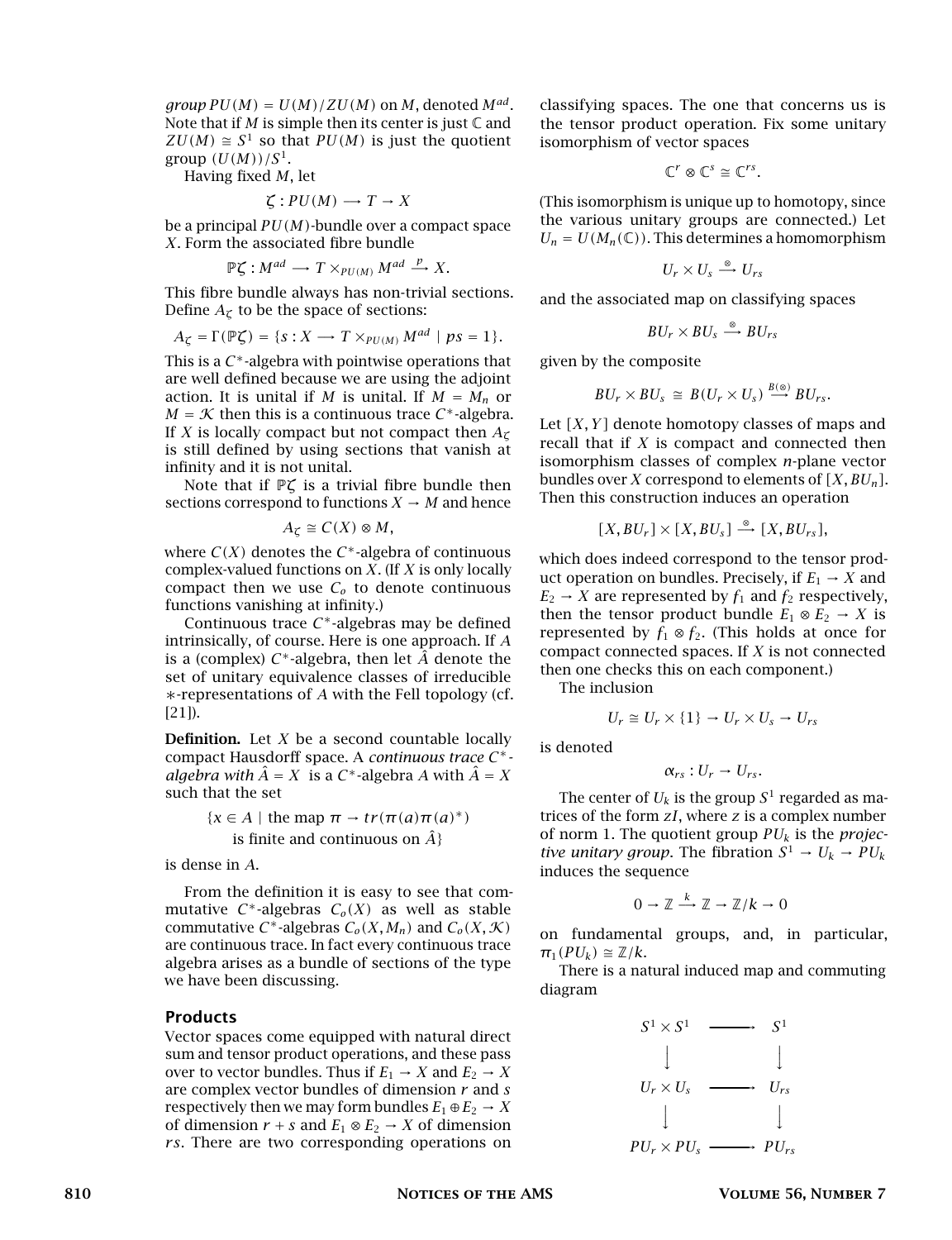and this induces a tensor product operation and a commuting diagram

> *BU<sup>r</sup>* × *BU<sup>s</sup>* ---------------------------------→ *BUr s*  $\downarrow$  $\downarrow$ *BPU<sup>r</sup>* × *BPU<sup>s</sup>* ---------------------------------→ *BPUr s .*

It is easy to see that

$$
\pi_2(BPU_k) \cong \pi_1(PU_k) \cong \mathbb{Z}/k
$$

and that the natural map  $\alpha_{rs}$ :  $PU_r \rightarrow PU_{rs}$  induces a commuting diagram

$$
\pi_2(BP_r) \xrightarrow{(\alpha_{rs})_*} \pi_2(BP_{rs})
$$

$$
\downarrow \cong \qquad \qquad \downarrow \cong
$$

$$
\mathbb{Z}/r \xrightarrow{s} \qquad \mathbb{Z}/rs.
$$

There is a similar structure in infinite dimensions. Fix some separable Hilbert space  $H$  with associated group of unitaries  $U$  on which we impose the strong operator topology. The group  $U$  is contractible in this topology (cf. [21], Lemma 4.72). Fix some unitary isomorphism  $\mathcal{H} \otimes \mathcal{H} \cong \mathcal{H}$ . This is unique up to homotopy since  $U$  is path-connected. Then there is a canonical homomorphism

$$
u\!\times\!u\!\rightharpoonup\! u
$$

and associated maps on classifying spaces

$$
BU \times BU \xrightarrow{\otimes} BU
$$
  

$$
\downarrow \qquad \qquad \downarrow
$$
  

$$
BPU \times BPU \xrightarrow{\otimes} BPU
$$

where *P*U denotes the infinite projective unitary group.

The action of  $S^1$  on  $\mathcal U$  is free and thus

 $P'U \simeq BS^1 \simeq K(\mathbb{Z}, 2)$ .

This implies that

$$
BPU \simeq K(\mathbb{Z}, 3).
$$

It is simpler to separate the discussion of finite and infinite dimensional bundles at this point.

#### A Note on Cohomology for Compact Spaces

If *X* is a finite complex then the Eilenberg-Steenrod uniqueness theorem guarantees for us that singular, simplicial, representable, and Čech cohomology theories all coincide. Moving up to compact spaces one must pause to reconsider the question. The natural choice in the classical Dixmier-Douady context is Cech cohomology, as this relates best to sheaf theories, and so the Dixmier-Douady invariant was originally defined to take values in  $\check{H}^3(X;\mathbb{Z})$ . However, a classical homotopy approach dictates defining  $H^3(X; \mathbb{Z}) = [X, K(\mathbb{Z}, 3)]$ . Fortunately these two functors agree on compact spaces; the result is again due to Eilenberg and Steenrod.

Proposition *(*[8]*)*. *On the category of compact spaces, Cech cohomology is representable. That is, ˇ there is a natural isomorphism*

$$
\check{H}^n(X;\mathbb{Z}) \cong [X, K(\mathbb{Z}, n)].
$$

*Proof.* The natural isomorphism is well known for *X* a finite complex, by the Eilenberg-Steenrod uniqueness theorem. Suppose that *X* is a compact space. Then write  $X = \lim_{n \to \infty} X_j$  for some inverse system of finite complexes. (See [8], Chapters IX, X, and XI for open covers, nerves, and inverse limits.) Continuity of Cech theory implies that

$$
\check{H}^n(X;\mathbb{Z}) \cong \varinjlim H^n(X_j;\mathbb{Z}).
$$

The maps  $X \to X_i$  induce natural maps

$$
[X_j, K(\mathbb{Z}, n)] \to [X, K(\mathbb{Z}, n)]
$$

and these coalesce to form

$$
\Phi: \underline{\lim}[X_j, K(\mathbb{Z}, n)] \to [X, K(\mathbb{Z}, n)].
$$

Claim: the map  $\Phi$  is a bijection. The key fact needed is the following result of Eilenberg-Steenrod ([8], p. 287, Theorem 11.9): if  $X = \lim_{x \to -\infty} X_j$  is compact, *Y* is a simplicial complex, and  $f: X \to Y$ , then up to homotopy *f* factors through one of the  $X_j$ . This implies immediately that  $\Phi$  is onto. On the other hand, if  $g: X_j \to Y$  and the composite  $X \to X_j \to Y$  is null-homotopic then the null-homotopy factors through some  $X_k \times [0,1]$ and hence  $[g] = 0$ .

#### Bundles with Fibre  $K$

Recall that  $K = \mathcal{K}(\mathcal{H})$  denotes the algebra of compact operators on a separable Hilbert space  $H.$  Let

$$
\zeta: P U \longrightarrow T \longrightarrow X
$$

be a principal *P*U-bundle with associated *C* ∗ algebra  $A_{\mathcal{L}}$ . All automorphisms of  $\mathcal{K} = \mathcal{K}(\mathcal{H})$  are given by conjugation by unitary operators on the Hilbert space  $H$ , so the group of unitaries  $U$  acts on  $\mathcal K$  by the adjoint action. The center of the group is just  $S^1$ , and it acts trivially, of course, and so

$$
Aut(\mathcal{K}) \cong U/S^1 = P U,
$$

the infinite projective unitary group. Thus

$$
[X, BPU] \cong [X, K(\mathbb{Z}, 3)] \cong H^3(X; \mathbb{Z}).
$$

We may regard maps  $X \rightarrow BPU$  as *projective vector bundles* in analogy with projective representations.

The resulting *C* <sup>∗</sup>-algebras *A<sup>ζ</sup>* are *stable* in the sense that  $A_{\zeta} \otimes \mathcal{K} \cong A_{\zeta}$ .

Define the *Dixmier-Douady* invariant  $\delta(A_\zeta)$  of the  $C^*$ -algebra  $A_\zeta$  to be the homotopy class of a map

$$
f: \hat{A} \to BPU \cong K(\mathbb{Z}, 3)
$$

that classifies the bundle  $E \rightarrow X$ .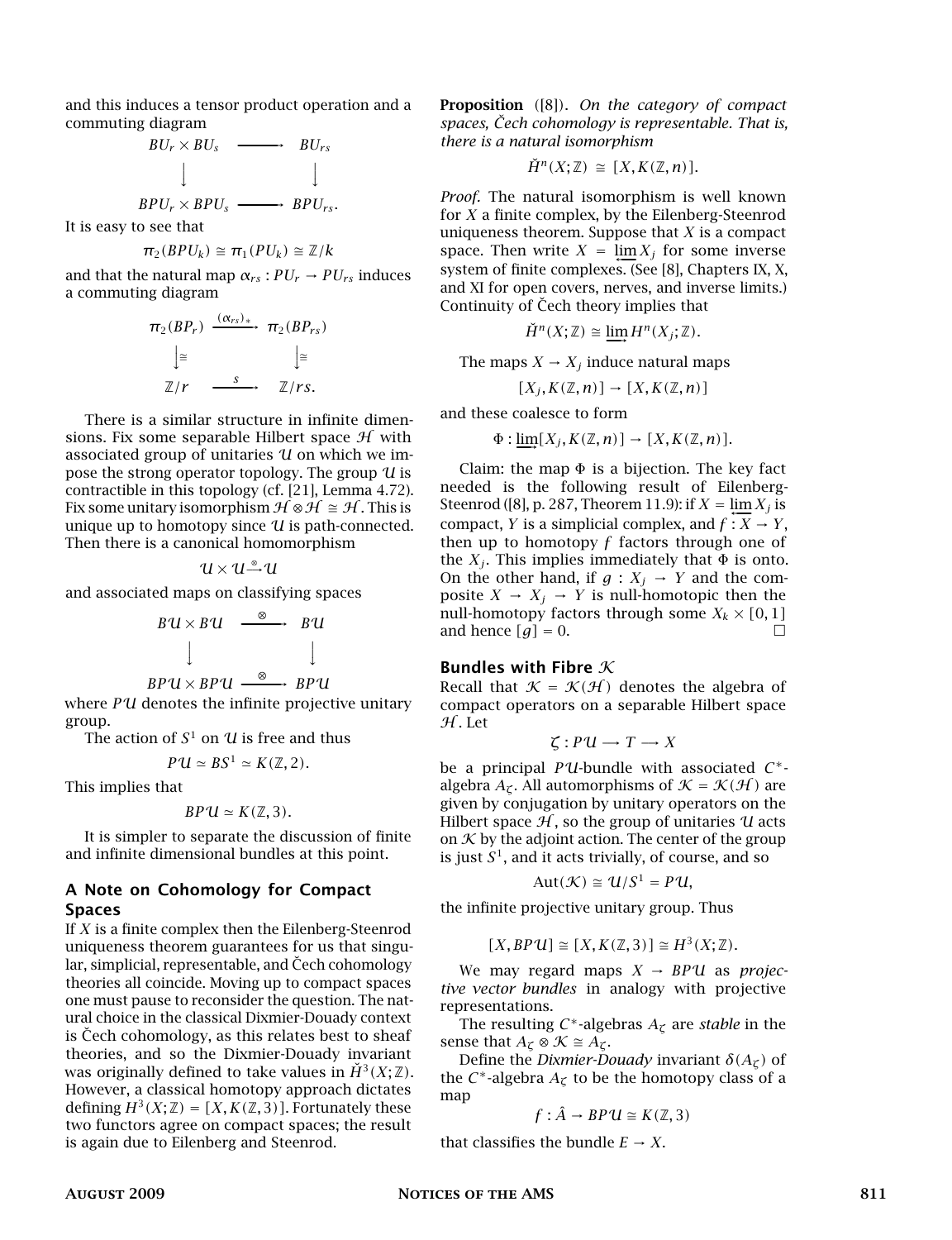We note that given *A<sup>ζ</sup>* then its Dixmier-Douady invariant lies naturally in the group  $H^3(\hat{A}_\mathcal{C};\mathbb{Z}).$  The identification of  $\hat{A}_{\zeta}$  with *X* is only given mod the group of homeomorphisms of *X*, and hence the Dixmier-Douady invariant is only defined modulo the action of the homeomorphism group of *X* on  $H^3(X;\mathbb{Z})$ . Of course this action preserves the order of the element  $\delta(A_\mathcal{I})$ .

So we have established the first parts of the following Dixmier-Douady result:

Theorem ([5], [23]). *Let X be a compact space. Then:*

(1) *There is a natural isomorphism*

$$
\delta : [X, BPU] \stackrel{\cong}{\longrightarrow} \check{H}^3(X, \mathbb{Z}).
$$

(2) *Suppose we are given a principal P*U*bundle ζ, associated fibre bundle* P*ζ, and associated*  $C^*$ -*algebra*  $A_\zeta$ *. Then*  $\delta(A_\zeta) = 0$ *if and only if* P*ζ is equivalent to a trivial matrix bundle, and in that case*

 $A_{\mathcal{C}} \cong C(X) \otimes \mathcal{K}$ .

(3) *The Dixmier-Douady invariant is additive, in the sense that*

$$
\delta(A_{\zeta_1\otimes\zeta_2})=\delta(A_{\zeta_1})+\delta(A_{\zeta_2}).
$$

(4) *The invariant respects conjugation:*

$$
\delta(A_{\zeta^*})=-\delta(A_{\zeta}).
$$

(5) *Every element of*  $\check{H}^3(X;\mathbb{Z})$  *may be realized as the Dixmier-Douady invariant of some infinite-dimensional bundle and associated C* <sup>∗</sup>*-algebra.*

*Proof.* Only (3) and (4) remain to be demonstrated. Part (3) comes down to an analysis of the commutative diagram

$$
BPU \times BPU \xrightarrow{\simeq} K(\mathbb{Z}, 3) \times K(\mathbb{Z}, 3)
$$
  

$$
\downarrow \otimes \qquad \qquad \downarrow
$$
  

$$
BPU \xrightarrow{\simeq} K(\mathbb{Z}, 3)
$$

which deloops to

$$
PU \times PU \xrightarrow{\simeq} K(\mathbb{Z}, 2) \times K(\mathbb{Z}, 2)
$$
  
\n
$$
\downarrow \otimes \qquad \qquad \downarrow m
$$
  
\n
$$
PU \xrightarrow{\simeq} K(\mathbb{Z}, 2).
$$

The map *m* is determined up to homotopy by its representative in

$$
\check{H}^2(K(\mathbb{Z}, 2) \times K(\mathbb{Z}, 2); \mathbb{Z}) \cong \mathbb{Z} \oplus \mathbb{Z}
$$

and this class is *(*1*,* 1*)* so that *m* is indeed the map inducing addition in  $H^2(-;\mathbb{Z})$ .

Part (4) is a similar argument, which we omit.  $\square$ 

This result may be viewed in a more bundletheoretic manner. The fibration

$$
S^1 \to U \to P U
$$

induces an exact sequence

 $[X, K(\mathbb{Z}, 2)] \rightarrow [X, B\mathcal{U}] \stackrel{\epsilon}{\rightarrow} [X, BP\mathcal{U}] \stackrel{\delta}{\rightarrow} [X, K(\mathbb{Z}, 3)]$ which, after identifications, becomes

$$
Vect_1(X) \to Vect_{\infty}(X) \stackrel{\epsilon}{\to} PVect_{\infty}(X) \stackrel{\delta}{\to} \check{H}^3(X; \mathbb{Z})
$$

where  $Vect_k(X)$  denotes isomorphism classes of vector bundles over *X* of dimension *k*,  $PVect_{\infty}(X)$ denotes isomorphism classes of projective vector bundles over *X*, and we have identified

$$
[X, K(\mathbb{Z}, 2)] \cong \check{H}^2(X; \mathbb{Z}) \cong Vect_1(X)
$$

using the first Chern class of the bundle.

The map  $\epsilon$  takes an infinite-dimensional vector bundle  $V \rightarrow X$  and associates to it the matrix bundle

$$
\epsilon(V \to X) = End(V) \to X
$$

where  $End(V)_x = End(V_x)$ , and so if  $\delta(A_\zeta) = 0$ then the bundle P*ζ* is isomorphic to a bundle of endomorphisms:  $\mathbb{P}\zeta \cong End(V)$  as bundles. Then we use the fact that every vector bundle over *X* with infinite-dimensional fibres is trivial as a vector bundle (since  $U$  is contractible), and thus there are bundle isomorphisms

$$
\mathbb{P}\zeta \cong End(V) \cong End(X \times \mathcal{H}) \cong X \times \mathcal{K}
$$

so that

 $A_{\mathcal{C}} \cong C(X) \otimes \mathcal{K}$ 

as  $C^*$ -algebras. In fact, recalling that  $U$  is contractible,  $U \approx *,$  we may extend the sequence above to read

$$
[X, K(\mathbb{Z}, 2)] \rightarrow [X, *] \stackrel{\epsilon}{\rightarrow} [X, BPU]
$$

$$
\stackrel{\delta}{\rightarrow} [X, K(\mathbb{Z}, 3)] \rightarrow [X, *]
$$

and then deduce that  $\delta$  is also onto.

#### Bundles with Fibre *Mn(*C*)*

The inclusion of  $S^1$  as the center of  $U_n$  gives rise to a fibration sequence

$$
S^1 \to U_n \to PU_n \to K(\mathbb{Z}, 2)
$$

 $\rightarrow BU_n \rightarrow BPU_n \stackrel{\delta}{\rightarrow} K(\mathbb{Z}, 3).$ 

For  $n \geq 2$  the map  $U_n \rightarrow PU_n$  induces an isomorphism on homotopy. Passing to classifying spaces, this yields

$$
\pi_2(BPU_n) \cong \mathbb{Z}/n
$$
 as previously noted, and

$$
\pi_j(BU_n) \cong \pi_j(BPU_n), \qquad j > 2
$$

The *Dixmier-Douady invariant* is defined to be the induced map

$$
\delta : [X, BPU_n] \to [X, K(\mathbb{Z}, 3)] \cong \check{H}^3(X; \mathbb{Z}).
$$

There is a long exact sequence

$$
[X, K(\mathbb{Z}, 2)] \to [X, BU_n]
$$
  

$$
\xrightarrow{\epsilon} [X, BPU_n] \xrightarrow{\delta} [X, K(\mathbb{Z}, 3)]
$$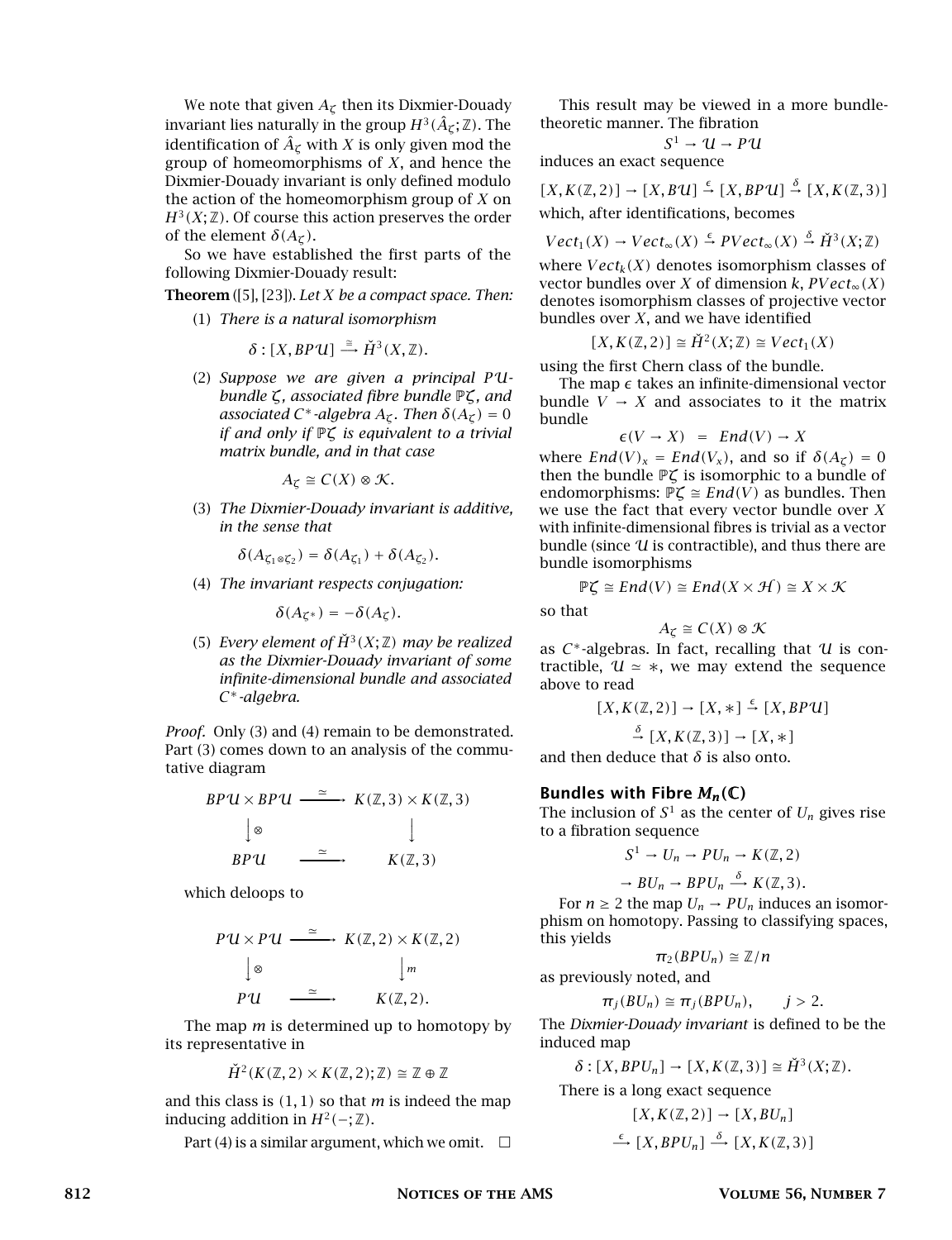which translates into

$$
\check{H}^{2}(X;\mathbb{Z}) \to Vect_n(X) \stackrel{\epsilon}{\longrightarrow} PVect_n(X) \stackrel{\delta}{\longrightarrow} \check{H}^{3}(X;\mathbb{Z}).
$$

The map  $\epsilon$  is defined as follows. Given a complex vector bundle  $V \rightarrow X$ , then

$$
\epsilon(V \to X) = \text{End}(V) \to X
$$

where  $End(V) \rightarrow X$  is the endomorphism bundle of *V*; the fibre over a point *x* is just  $\text{End}(V_\chi)$ . This yields the third Dixmier-Douady result:

Proposition. *Suppose that X is compact. Let ζ be a principal PUn-bundle over X with associated bundle* P*ζ and C* <sup>∗</sup>*-algebra Aζ. Suppose that*  $\delta(A_{\tau}) = 0$ . Then there is a complex vector bun*dle*  $\bar{V} \rightarrow X$  *of dimension n over X and a bundle isomorphism*

$$
\mathbb{P}\zeta \xrightarrow{\cong} \text{End}(V)
$$
\n
$$
\downarrow \qquad \qquad \downarrow
$$
\n
$$
X \xrightarrow{1} \qquad X.
$$

Note that, in contrast to the infinite-dimensional case, endomorphism bundles need not be trivial bundles. There is one improvement possible, and we are indebted to Peter Gilkey for this explicit construction.

**Corollary.** *The vector bundle*  $V \rightarrow X$  *in the Proposition may be taken to have trivial first Chern class, so that its structural bundle may be reduced to an SUn-bundle.*

*Proof.* Suppose that  $\mathbb{P}\mathcal{L} \cong \text{End}(V)$  as in the Proposition. Let *L* be a complex line bundle over *X* with  $c_1(L) = -c_1(V)$ . Let  $V' = V \otimes L$ . Then using the fact that  $L \otimes L^*$  is a trivial line bundle we have

$$
\text{End}(V') \cong (V')^* \otimes V' \cong V \otimes V^* \otimes L \otimes L^*
$$
  

$$
\cong V \otimes V^* \cong \text{End}(V)
$$

so we may replace  $V$  by  $V'$  and obtain the same endomorphism bundle.  $\Box$ 

Note that even though  $V$  and  $V'$  have isomorphic endomorphism bundles, in general they will not themselves be isomorphic. In fact,  $End(V) \cong$ *End*(*V*<sup>'</sup>) if and only if  $V' \cong V \otimes L$  for some line bundle *L*.

We can refine this observation as follows. The diagram above expands to a natural commuting diagram (below)

The Dixmier-Douady map  $\delta$  :  $BPU_n \rightarrow K(\mathbb{Z}, 3)$ factors as

$$
BPU_n \stackrel{y}{\longrightarrow} K(\mathbb{Z}/n,2) \stackrel{\beta}{\longrightarrow} K(\mathbb{Z},3).
$$

The map *β* induces the Bockstein homomorphism

$$
\beta: \check{H}^2(X;\mathbb{Z}/n) \to \check{H}^3(X;\mathbb{Z})
$$

with

$$
Ker(\beta) = Image[\check{H}^{2}(X;\mathbb{Z}) \longrightarrow \check{H}^{2}(X;\mathbb{Z}/n)]
$$

and

$$
Image(\beta) = \{x \in \check{H}^3(X; \mathbb{Z}) : nx = 0\}
$$

whose image lies in the torsion subgroup of  $\check{H}^3(X;\mathbb{Z})$ .

**Theorem.** Let *X* be a compact space and let  $n \in \mathbb{N}$ . *Then:*

(1) *There is a natural exact sequence*

$$
0 \to \check{H}^2(X; \mathbb{Z}) \stackrel{\sigma}{\longrightarrow} Vect_n(X)
$$

$$
\xrightarrow{\epsilon} [X, BPU_n] \xrightarrow{\delta} \check{H}^3(X;\mathbb{Z}).
$$

- (2) *Suppose we are given a principal PUnbundle ζ over a compact space X and associated C* <sup>∗</sup>*-algebra Aζ. Then*
	- (a) *If*  $\gamma(A_{\zeta}) \neq 0$  *but*  $\delta(A_{\zeta}) = 0$  *then*  $\gamma(A_{\zeta})$ *lifts to an integral class in*  $\check{H}^2(X;\mathbb{Z})$ *.*
	- (b) *If*  $\gamma(A_{\zeta}) = 0$  *then*  $\mathbb{P}\zeta \cong End(V)$  *with*  $c_1(V) = 0$ .
- (3) *The Dixmier-Douady invariant is additive, in the sense that*

$$
\delta_{\zeta_1\otimes\zeta_2}=\delta_{\zeta_1}+\delta_{\zeta_2}.
$$

(4) *The invariant respects conjugation:*

$$
\delta_{\zeta^*} = - \delta_{\zeta}
$$

(5) *For any Mn-bundle ζ, it is the case that*  $n\delta_\mathcal{L} = 0$ .

*Proof.* Most of this result has already been established. The map  $\sigma$  takes a class  $c \in H^2(X; \mathbb{Z})$  and associates to it a vector bundle of the form  $L \oplus \theta^{n-1}$ where *L* is a line bundle with first Chern class *c* and *θ n*−1 is a trivial bundle of dimension *n*−1. This map is one-to-one since it is split by the first Chern class map

$$
c_1: \text{Vect}_n(X) \to \check{H}^2(X; \mathbb{Z}).
$$

Parts (3) and (4) follow as in the infinite-dimensional  $\Box$ case.

The various maps  $\alpha_{rs}$ :  $PU_r \rightarrow PU_{rs}$  induce maps on classifying spaces that by abuse of language are also denoted  $\alpha_{rs}$ :  $BPU_r \rightarrow BPU_{rs}$ . These maps

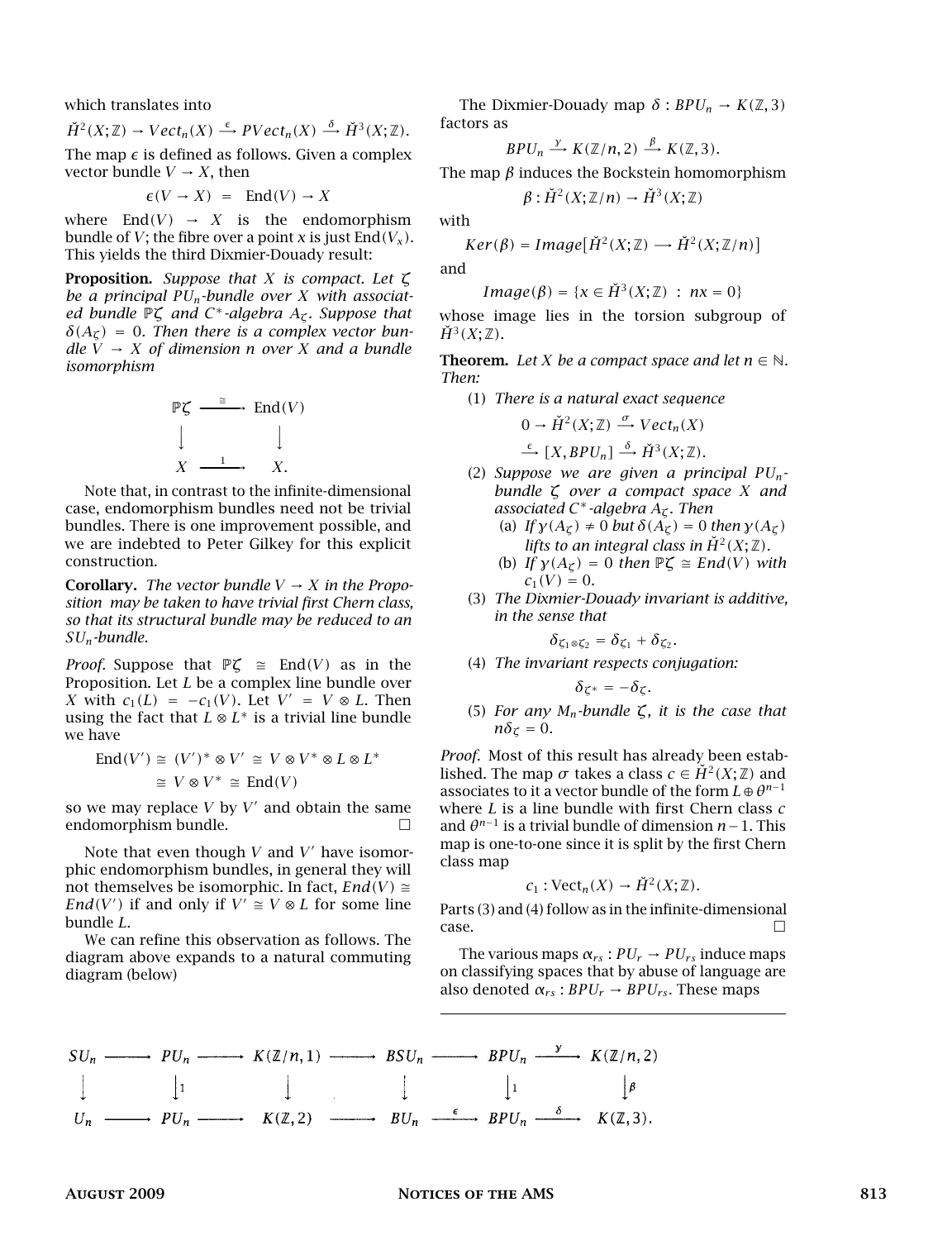form a directed system  $\{BPU_r, \alpha_{rs}\}\$ . Write  $BPU_{\infty}$ for the colimit. Note that this is *not* the same as  $BPU = K(\mathbb{Z}, 3)$ .

Proposition (Serre, [9], pp. 228–229).

(1) *The natural map*

$$
\varinjlim \pi_j(BPU_n) \to \pi_j(BPU_\infty)
$$

*is an isomorphism.*

- $(2)$   $\pi_2(BPU_\infty) \cong \mathbb{Q}/\mathbb{Z}$ .
- (3) If  $j \geq 2$  *then*  $\pi_{2j}(BPU_{\infty}) \cong \mathbb{Q}$ .
- (4) If  $j \ge 2$  *then*  $\pi_{2j-1}(BPU_{\infty}) = 0$ . (5) *There is a natural splitting*

$$
BPU_{\infty} \simeq K(\mathbb{Q}/\mathbb{Z}, 2) \times F
$$

*with*  $\pi_j(F) = \mathbb{Q}$  for  $j \geq 4$  *and even and*  $\pi_i(F) = 0$  *otherwise.* 

*Proof.* Each map  $\alpha_{rs}$ :  $BPU_r \rightarrow BPU_{rs}$  is a cofibration and so (1) is immediate. We showed previously that  $\pi_2(BPU_r) \cong \mathbb{Z}/r$ . The map induced by  $\alpha_{rs}$ takes the generator of  $\pi_2(BPU_r)$  to *s* times the generator of  $\pi_2(BPU_{rs})$  and so

$$
\pi_2(BPU_\infty)=\varinjlim(\mathbb{Z}/r,\alpha_*)=\mathbb{Q}/\mathbb{Z}.
$$

For  $n >> j > 2$ ,  $\pi_{2j}(BPU_n) \cong \pi_{2j}(BU_n) \cong \mathbb{Z}$  by Bott periodicity, and it follows easily that

$$
\pi_{2j}(BPU_{\infty}) \cong \underline{\lim}(\pi_{2j}(BPU_n), \alpha_*) = \mathbb{Q}.
$$

Similarly, in odd degrees homotopy groups vanish, and calculation yields the result. There results a fibration *BPU*<sup>∞</sup> → *K*( $\mathbb{Q}/\mathbb{Z}$ , 2); call the fibre *F*. Then the homotopy of *F* is as stated, and as the base space has trivial rational cohomology this implies that the fibration is trivial.  $\Box$ 

The various Dixmier-Douady maps

 $\delta$  :  $[X, BPU_n] \rightarrow \check{H}^3(X;\mathbb{Z})$ 

are coherent and hence pass to the limit to produce an induced Dixmier-Douady map

$$
\delta^{\infty} : [X, BPU_{\infty}] \longrightarrow \check{H}^{3}(X;\mathbb{Z}).
$$

It is obvious that  $\delta^{\infty}$  takes values in the torsion subgroup of  $\check{H}^3(X;\mathbb{Z})$ . In fact, more is true:

Proposition. *Let X be a compact space. Then:*

- (1) The image of the map  $\delta^{\infty}$  is the whole tor*sion subgroup of*  $\check{H}^3(X;\mathbb{Z})$ *.*
- (2) Let  $x \in H^3(X;\mathbb{Z})$  be a torsion class. Then *there is some finite n and some principal PU<sub>n</sub>*-bundle  $\zeta$  *over*  $X$  *such that*  $\delta(A_{\zeta}) = x$ *.*

*Proof.* The lattice of cyclic subgroups of  $\mathbb{Q}/\mathbb{Z}$  induces an equivalence

$$
\varinjlim\,K({\mathbb Z}/n,2)\longrightarrow K({\mathbb Q}/{\mathbb Z},2).
$$

Furthermore, the various Bockstein maps  $K(\mathbb{Z}/n, 2)$  $\rightarrow$  *K*( $\mathbb{Z}$ , 3) all factor as

$$
K(\mathbb{Z}/n,2) \longrightarrow K(\mathbb{Q}/\mathbb{Z},2) \stackrel{\tilde{\beta}}{\longrightarrow} K(\mathbb{Z},3).
$$

The exactness of the coefficient sequence

$$
\check{H}^2(X;\mathbb{Q}/\mathbb{Z}) \stackrel{\tilde{\beta}}{\longrightarrow} \check{H}^3(X;\mathbb{Z}) \longrightarrow \check{H}^3(X;\mathbb{Q})
$$

implies that the image of  $\tilde{\beta}$  is exactly the torsion subgroup of  $\check{H}^3(X;\mathbb{Z})$ . This shows (1).

For (2), let *x* be a torsion class. Then it is in the image of the Bockstein map

$$
\tilde{\beta}^{\prime} : \check{H}^2(X; \mathbb{Q}/\mathbb{Z}) \to \check{H}^3(X; \mathbb{Z})
$$

and thus may be represented as  $x = \tilde{\beta}(y)$  where  $y \in [X, K(\mathbb{Q}/\mathbb{Z}, 2)]$ . The map

$$
[X, BPU_{\infty}] \longrightarrow [X, K(\mathbb{Q}/\mathbb{Z}, 2)]
$$

is onto, and so the class  $y$  lifts to some class

$$
z \in [X, BPU_{\infty}] \cong \varinjlim [X, BPU_n].
$$

Choose some  $\zeta \in [X, BPU_k]$  representing *z*. (Note that if *x* has order *n* then *n* divides *k* but in general  $n \neq k$ .) Then  $\delta(A_{\zeta}) = x$  as required.

#### Twisted *K*-theory

Twisted *K*-theory was first introduced by Donovan and Karoubi [7] for finite-dimensional bundles and then by Rosenberg [23] in the general case. In our context the point is to look at the Z*/*2-graded group  $K_*(A_{\mathcal{L}})$ . Let  $A_{\mathcal{L}}$  denote a continuous trace algebra over *X*. Recall that  $K_0$  is defined for any unital ring as the Grothendieck group of finitely projective modules. For our purposes a topological definition is cleaner and so we may simply define

$$
K_j(A_{\zeta}) \cong \pi_{j+1}(U(A_{\zeta} \otimes \mathcal{K})), \qquad j \in \mathbb{Z}/2,
$$

where in all cases we grade as  $K_j = K^{-j}$  (and then note that by periodicity there are only two groups anyhow). If the bundle is infinite dimensional then it is not necessary to tensor with  $K$  since the algebra is already stable. These groups are denoted in the literature by (for instance)

$$
K^*(X;\zeta) \text{ or } K^*(X;\delta(\zeta)) \text{ or } K^*_{\delta(\zeta)}(X) \text{ or } K^*_{\Delta}(X).
$$

The point is that once one specifies *X* and  $\Delta$  =  $\delta(\zeta) \in \check{H}^3(X;\mathbb{Z})$  then  $A_{\zeta}$  is specified up to equivalence, and hence  $K_{\Delta}^{*}(X)$  makes sense as notation  $f_{\text{CR}}(X, \Delta)$ . Here are the hasis proportion. for  $K_j(A_\mathcal{L})$ . Here are the basic properties:

#### Proposition.

- (1) Domain: *The groups*  $K_{\Delta}^{*}(X)$  *are defined*  $\epsilon$  *for locally compact masse Y and mineiral for locally compact spaces X and principal*  $PU_n$  *or*  $PU$ *-bundles*  $\zeta$  *over*  $X$  *with associated Dixmier-Douady class* <sup>∆</sup> <sup>=</sup> *δ(ζ)* <sup>∈</sup>  $H^3(X; \mathbb{Z})$ *.*
- (2) Naturality: *Given (X,* <sup>∆</sup>*) together with a continuous function*  $f: Y \rightarrow X$  *then there is an induced map*

$$
f^*:K^*_\Delta(X)\longrightarrow K^*_{f^*\Delta}(Y)
$$

*and twisted K-theory is natural with respect to these maps.*

- (3) Periodicity: *The groups*  $K^*_{\Delta}(X)$  *are periodic*  $\int_{0}^{x}$  *af pariod* 2 *of period* 2*.*
- (4) Product: *There is a cup product operation*

$$
K_{\Delta_1}^*(X) \times K_{\Delta_2}^*(X) \longrightarrow K_{\Delta_1 + \Delta_2}^*(X).
$$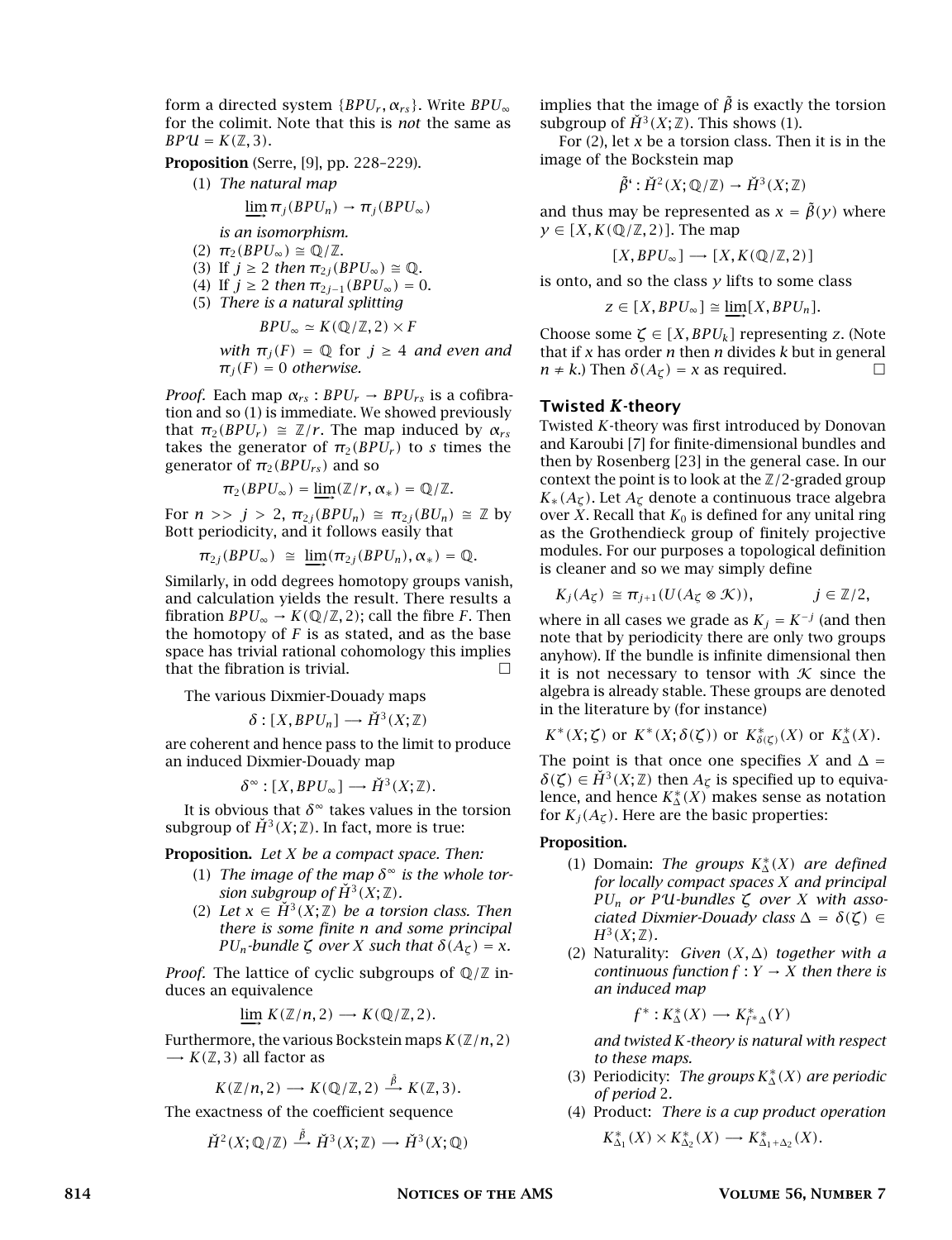(5) Relation to untwisted *K*-theory: *There is a natural isomorphism*

$$
K_0^*(X) \cong K^*(X),
$$

*where if X is locally compact but not compact then K-theory with compact support is intended.*

Karoubi notes that the cup product is not canonically defined at the level of cohomology classes. For instance, in the finite-dimensional case, one must choose representatives from among the various algebra bundles; i.e. choose Morita equivalences that are not canonical in general.

Rosenberg [22] points out the simplest case where twisted *K*-theory actually does something interesting. Take  $X = S^3$ . Then the Dixmier-Douady invariant takes values in  $H^3(S^3; \mathbb{Z}) \cong \mathbb{Z}$  and hence is determined by an integer *m*. Rosenberg shows that

$$
K_m^0(S^3) = 0,
$$
  $K_m^{-1}(S^3) = \mathbb{Z}/m.$ 

He takes us further by introducing a twisted Atiyah-Hirzebruch spectral sequence (for *X* a finite complex) converging to  $K^*_{\Delta}(X)$  and with

$$
E_2^* = H^*(X; K_*(\mathbb{C})).
$$

Just as with the classical Atiyah-Hirzebruch spectral sequence we have  $d_2 = 0$ . The differential  $d_3$  is determined by the integral Steenrod operation  $Sq^3$ (as is the case classically) and (the first mention of the twist) the class  $\Delta$ :

$$
d_3(x)=Sq_{\mathbb{Z}}^3(x)-\Delta x.
$$

This spectral sequence is developed further by Atiyah and Segal [1], [2] who show, for instance, that the spectral sequence does not collapse after rationalization.

There are other ways to twist *K*-theory and to make it equivariant, to make it real (rather than complex) or both, and the reader should consult the papers of Atiyah and Segal [1], [2], Freed, Hopkins, and Teleman [11], and especially the fine survey paper of Karoubi [13] before burying oneself in the physics literature. That physics comes into the picture goes back to the observation of Witten that D-brane charges in type IIB string theory over a space *M* are elements of  $K^0_\delta(M)$ —see for instance [3], where the role of the Dixmier-Douady invariant in the classification of bundle gerbes is summarized along with a differential geometric model for twisted *K*-theory. See [10], [16], [17], [19] for further developments.

#### Rational Homotopy

 $\Box$ 

For stable continuous trace algebras, the groups  $\pi_*(U A_{\zeta})$  are periodic of period 2 and in fact correspond to the twisted *K*-theory groups. However, if *ζ* is a principal *PUn*-bundle where *n* is finite then the natural map

$$
\pi_j(UA_\zeta)\to K_{j-1}(A_\zeta)
$$

is neither injective nor surjective in general. Furthermore, *K*-theory obscures the geometric dimension of the space *X*, since  $K^0(S^{2n})$  doesn't depend on *n* and hence cannot detect it. In this situation a more natural question is to calculate  $\pi_*(U A_\zeta)$  itself. This is impossible even in very elementary cases (e.g., when  $A = M_2(\mathbb{C})$ ). A more reasonable project is to calculate the rational homotopy groups

$$
\pi_j(UA_\zeta)\otimes\mathbb{Q},
$$

and this has been done in general for *X* compact by [15], [14]. The answer depends upon the individual groups  $H^{j}(X; \mathbb{Q})$  and upon *n*. It turns out to be independent of the principal bundle. This is to be expected, at least after the fact, since the Dixmier-Douady invariant is finite when the bundle is finite dimensional and hence is trivial in the world of rational homotopy.

#### Generalizations

*What if X is assumed to be a CW-complex or, more generally, a compactly generated space that is not necessarily compact?* First, the definition of *A<sup>ζ</sup>* does not lead to a *C* <sup>∗</sup>-algebra since infinite *CW*complexes are not locally compact. These would be pro-*C* <sup>∗</sup>-algebras such as those studied by N. C. Phillips [20]. The good news is that some of the proofs in this note generalize. The bundle classification results require restriction to Dold's numerable bundles [6], [12]. These are bundles that are trivial with respect to a locally finite cover, and so one can assume, for instance, that *X* is paracompact. In the infinite-dimensional case the isomorphism

$$
[X, BPU] \cong [X, K(\mathbb{Z}, 3)]
$$

is tautological, since  $BPU \simeq K(\mathbb{Z}, 3)$ .

In the finite-dimensional situation we obtain maps

 $\text{Vect}_n^{\text{num}}(X) \stackrel{\epsilon}{\rightarrow} [X, BPU_n] \stackrel{\delta}{\rightarrow} H^3_{\text{sing}}(X; \mathbb{Z}),$ 

where  $\mathrm{Vect}^{num}_n(X)$  denotes isomorphism classes of numerable vector bundles, and the Dixmier-Douady results still hold when singular cohomology is understood throughout.

*What if X is assumed to be locally compact but not necessarily compact?* In that case the definition of  $A_\zeta$  is modified to include only those sections that vanish at infinity, so that the sup norm is defined and then  $A_{\zeta}$  is a  $C^*$ -algebra again. The Dixmier-Douady results still hold, but it is probably better in this setting to shift back to the